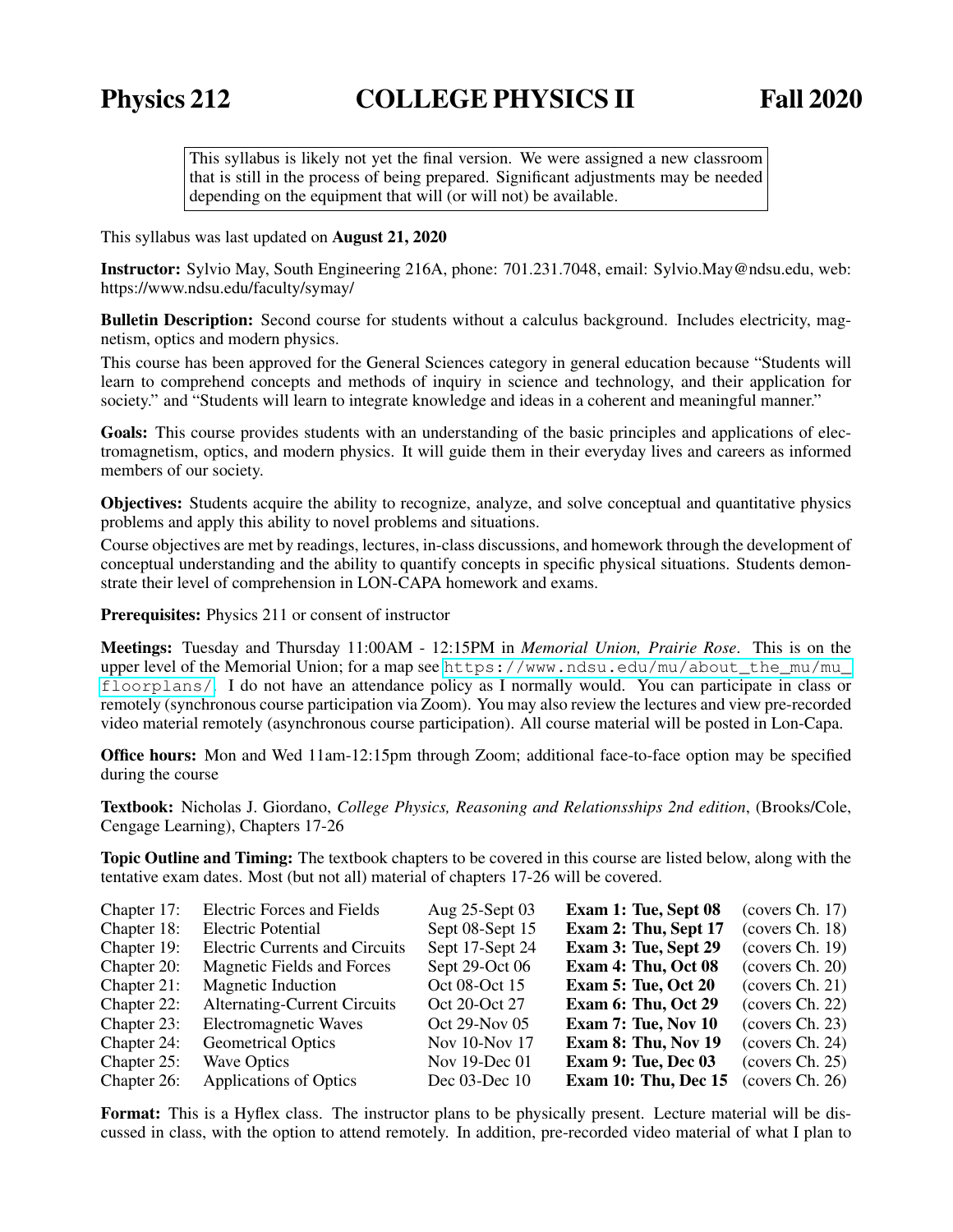discuss during lecture time will be made available to allow student to study course material asynchronously. The in-class activities involve some traditional lecture plus discussions with a focus on critical thinking and problem solving. Paper flash cards may be distributed and used. Students are encouraged to engage in in-class discussions and ask questions at any time during or after class. Class announcements will be made though email.

How to succeed: Attending class, reviewing lecture notes, reading the textbook, taking part in class activities and discussions, and doing homework (and additional) problems are keys to success. Each student is encouraged to contact the instructor with any concerns, questions, and suggestions. If desired, review sessions will be held prior to exams.

LON-CAPA: This course does not use Blackboard. Instead, the LON-CAPA course management system will be used to post homework, lecture notes, grades, and other information. LON-CAPA can be accessed by selecting the appropriate server at http://www.ndsu.edu/physics/lon\_capa/. Your username is everything to the left of the @ in your NDSU email address (use all lowercase letters). For example, if your email address is Sheldon.Cooper.2@ndsu.edu, then your LON-CAPA username is sheldon.cooper.2. Initially you create your own password by following the link "Forgot Password". For help using LON-CAPA contact your instructor or laboratory technician Paul Omernik (SE110, Paul.Omernik@ndsu.edu, 231-7047). Technology concerns other than Lon-Capa can be addressed to IT Help Desk; Email: ndsu.helpdesk@ndsu.edu, Call: 701-231-8685 (option 1)

Homework: 10 homework problem sets, each containing 10 problems (with 8 attempts for each problem), will be assigned via the LON-CAPA online system.

| set # | coverage     | assigned | due                 | # of problems         |
|-------|--------------|----------|---------------------|-----------------------|
| 1     | chapter 17   | Aug $25$ | Sept 09             | solve all 10 problems |
| 2     | chapter $18$ | Aug $25$ | Sept 18             | solve all 10 problems |
| 3     | chapter 19   | Aug $25$ | Sept 30             | solve all 10 problems |
| 4     | chapter 20   | Aug $25$ | Oct 09              | solve all 10 problems |
| 5.    | chapter $21$ | Aug $25$ | Oct 21              | solve all 10 problems |
| 6     | chapter 22   | Aug $25$ | $\overline{Oct}$ 30 | solve all 10 problems |
| 7     | chapter 23   | Aug $25$ | Nov 11              | solve all 10 problems |
| 8     | chapter 24   | Aug $25$ | Nov $20$            | solve all 10 problems |
| 9     | chapter 25   | Aug $25$ | Dec 04              | solve all 10 problems |
| 10    | chapter 26   | Aug $25$ | Dec 14              | solve all 10 problems |

Each correctly solved problem earns 1 point (For problems with multiple parts each part earns 1 point). The maximal number of points for all homework sets is 100. You may work together on homework sets, but simply copying another's answers is neither recommended nor beneficial. No late homework will be accepted.

Exams: 10 exams (including the final) will be given. For each exam (including the final), 5 questions need to be solved within 20 minutes. Each exam covers one single chapter (as specified on the preceding page). Each correctly solved problem earns 2 points. The two lowest-scoring exams will be dropped. The other 8 exams will count towards the final score. The total number of points from the exams is thus 80.

All exams are "open notes" (i.e., using computers and notes is permitted during an exam). Exams can be taken from any location, including the classroom. Students bring a device (computer, laptop, even a cell phone may work) that allows them to access and answer the exam questions through Lon-Capa during exam time. Scantrons will not be used. No makeup exams will be scheduled.

Grading: Grading will be based on LON-CAPA homework score (max. 100 points) and 8 exams (max. 80 points). From the actual number of points and the maximal number  $(100 + 80 = 180$  points) the percentage will be calculated and used to grade according to:  $90.0\%$  -100% A,  $80.0\%$  -  $90.0\%$  B,  $70.0\%$  -  $80.0\%$  C,  $60.0\%$ - 70.0% D, 0% - 60.0% F. Expressed in points, this corresponds to: 162 - 180 A, 144 - 161 B, 126 - 143 C, 108 - 125 D, 0 - 107 F. The instructor reserves the right to lower the grade cutoffs in response to class performance, but they will not be raised.

Student illness: Do not come to class if you are sick or if you have been exposed to individuals who tested positive for COVID-19 and/or you have been notified to self-quarantine due to exposure. Please protect your